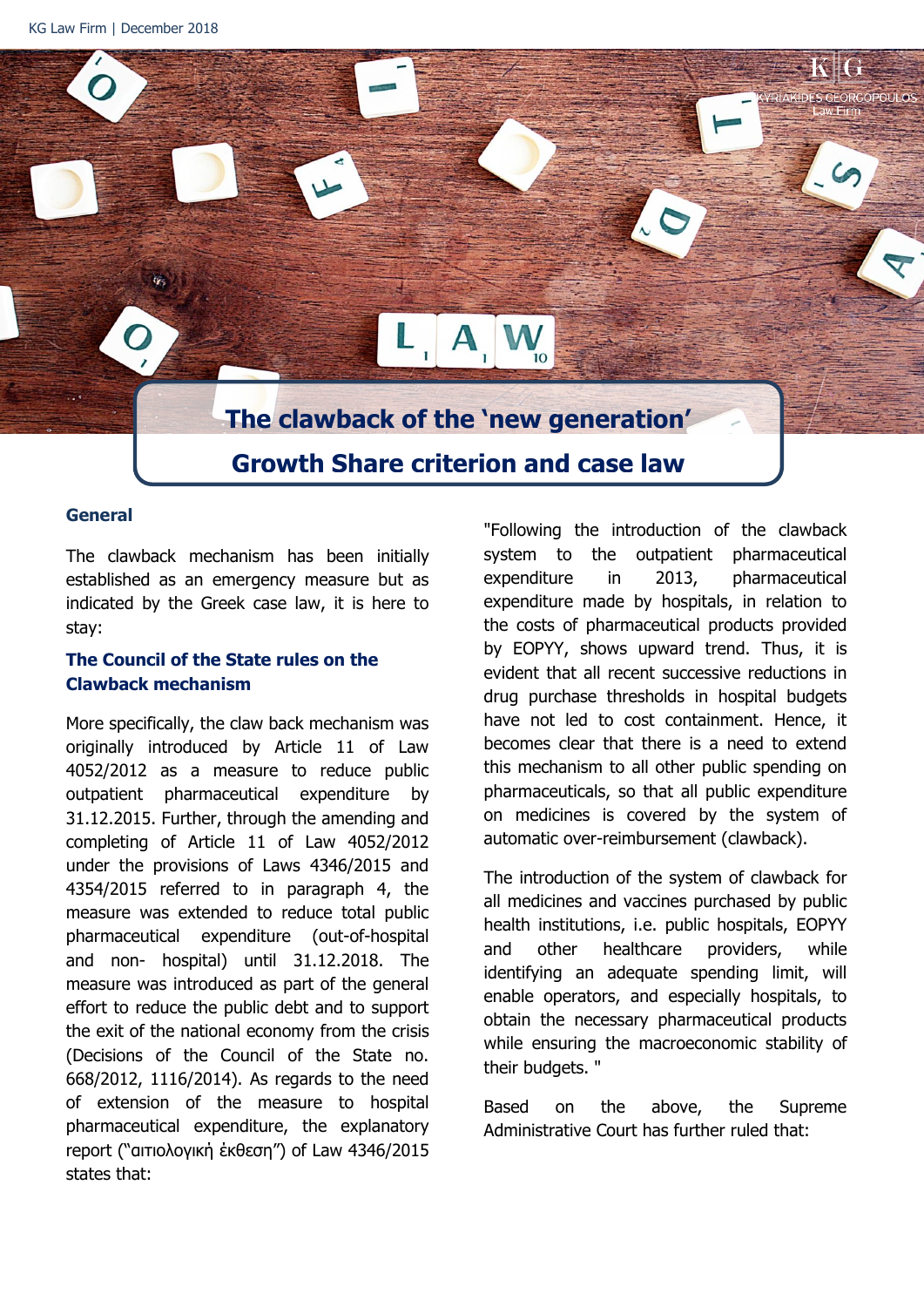

"In order to serve the public interest, and in particular to deal with the acute economic crisis of the country, threatening the collapse of the national economy, the limitation of public expenditure, with a corresponding reduction in the economic demands of individuals, is permissible under the Constitution. The limitation of the pecuniary claims of individuals imposed under the above conditions is not incompatible with the Constitution and Article 1 of the ECHR of the ECHR if the principle of a fair balance between the general interest affecting society and claims for the protection of the fundamental rights of the individual [cf. in relation to Article 1 of the ECHR ECHR, ECHR ...... v. the United Kingdom, judgment of 21.2.1986, which has been consistently followed]. The clawback mechanism of Article 11 of Law 4052/2012, as in force, subject to the marginal control of the Council of State in the circumstances of its adoption, cannot be described as a measure unnecessary and inappropriate. The above reasoning is based to the facts that (A) The measure is temporary and capable of reducing the pharmaceutical expenditure, given that it is sufficient to assess the strength of the national economy during the three years 2015-2018, since it supports the prevention of deliveries of medicinal products which do not meet real therapeutic needs. (B) Before the measure's implementation, it is not possible for a Judge to judge its severity with a view to jeopardizing the core of the rights of pharmaceutical companies, given that the measure presupposes that there will be exceedances of the budgeted expenditure over the three-year period 2015-2018, which are impossible to be estimated in advance (their existence and height).

### **The evolution: Addition of the Growth Share Criterion**

As a result of the above Court's "legalization" of the clawback mechanism and on the authorization of L. 4055/2012, the Ministerial Decision no. οικ. Γ563587/20.08.2015 was issued. The above mentioned decision states that the budget of EOPYY's pharmaceutical expenditure for the year 2017 should not exceed the amount of EUR 1,945 billion, including VAT.

Therefore, the aforementioned Decision no. C563587 / 20.08.2015 of the Minister of Health, was amended by the decision no. C5 (a) / OIK.50389 / 30.06.2017 of the same body, which established two criteria according to which the pharmaceutical companies would be allocated the excess of the pharmaceutical expense. The first criterion is the 90% of the pharmaceutical company market share in the total compensation markets of EOPYY. The second criterion concerns the contribution of each company to the increase in pharmaceutical expenditure (by 10%). Each company is forced to contribute to overpaying pharmaceutical spending when its sales for this year are higher than the previous one and when it introduces new drugs to the EOPYY's compensation scheme.

# **The exclusion of the Growth Share criterion as regards to the vaccines and generic products**

Following the aforementioned no. C563587 / 20.08.2015 Decision of the Minister of Health, as amended, a new Decision Δ3 (a) / οικ. 63585 / 23.08.2018 of the same Minister was issued, expressly excluding the vaccines included in the National Vaccine Program and the generics (during the first two years of their inclusion in the positive list of prescription drugs), from the method of calculation of the overpayment of pharmaceutical expenditure, based on a 10% share of the growth share of each company or CIS, thus returning to vaccines and generics as the basis for calculation only the criterion of the final market shares of each company in the 100%.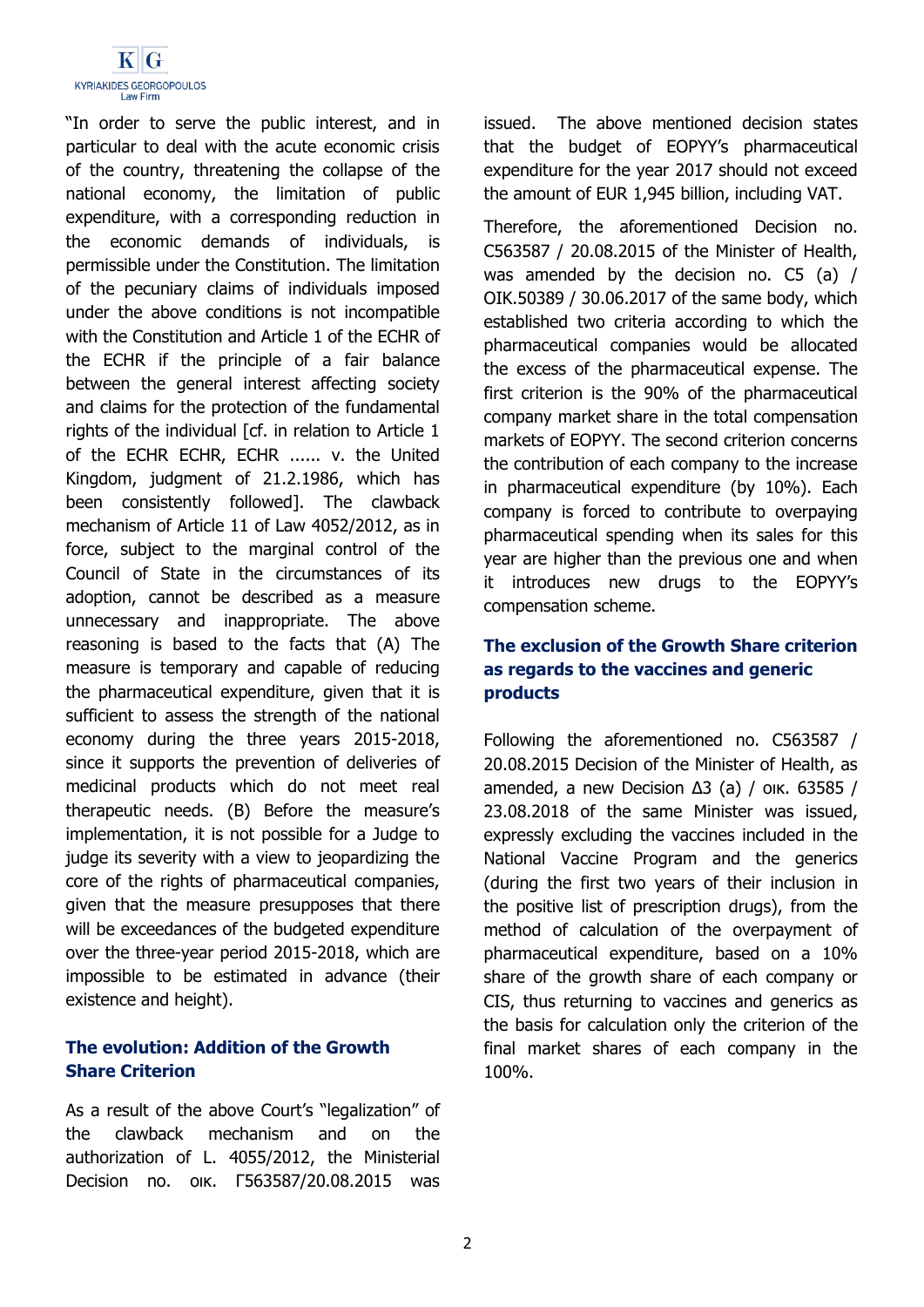# **An assessment regarding the new criterion (and the present case law)**

According to our previous experience and taking into consideration that a) there is no prior adverse case law on the application of the growth share criterion issue, b) the economic crisis –"public interest" reason- that constituted the ratio for the clawback imposition has ended (according to the Prime Minister's relevant declarations), c) the clawback imposition should no longer be considered as an urgent and temporary measure, since it has been extended until 2022 and d) serious law infringements are deemed to be taking place by its imposition, as indicated by the explicit exclusion of the vaccines, and generic products from the implementation of the growth share criterion, the grounds of the previous case law legalization of the clawback mechanism are now alleviated.

Hence, as concluded from the above, the case law regarding claw back mechanisms may be now closer to either major change on its calculation method or to its abolishment as a consequence of a potential positive decision of the Council of the State.